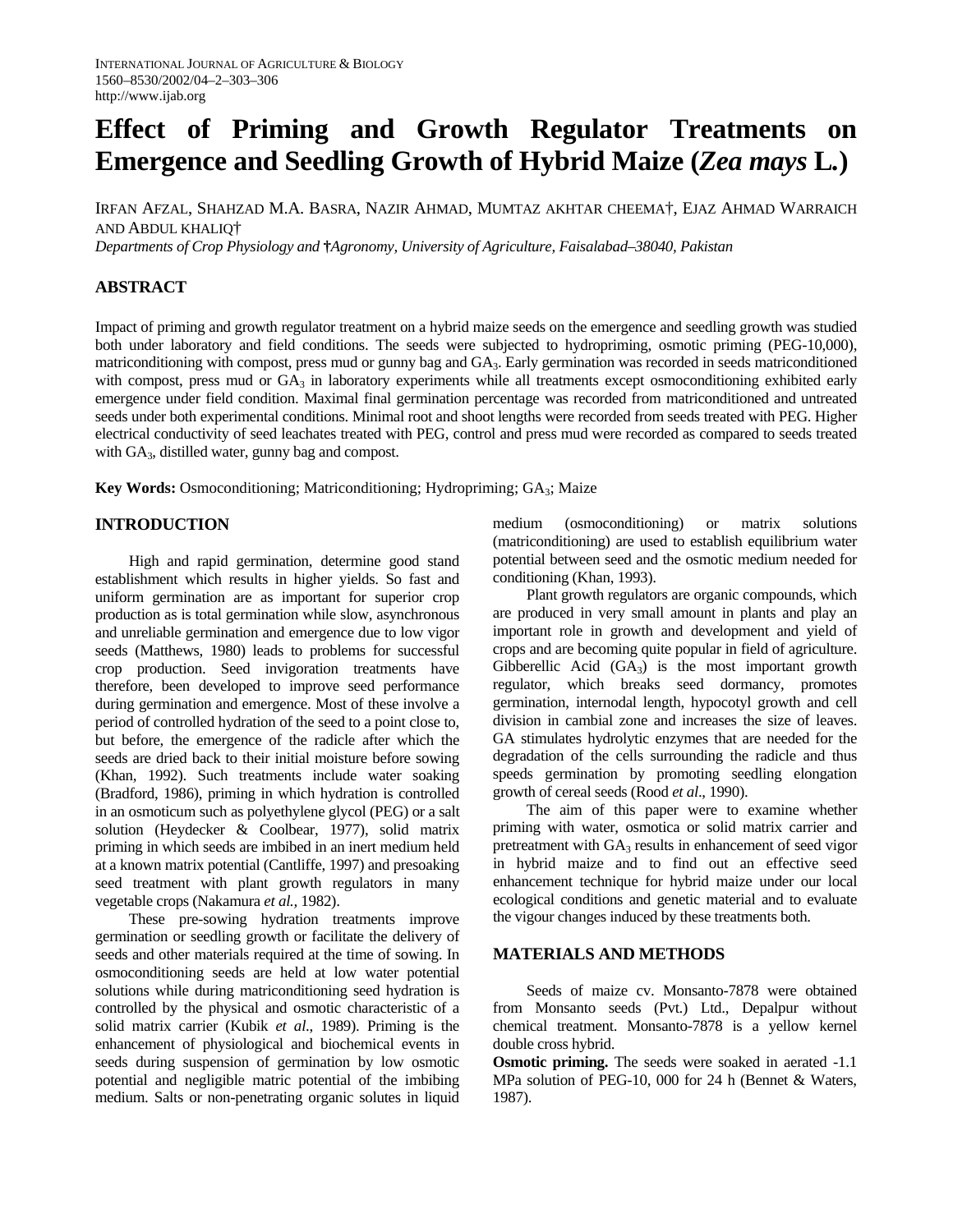**Gibberellic acid treatment.** Seeds were soaked in 1L of aerated  $GA_3$  solution for 24 h and surface dried with distilled water and redried to original weight with forced air under shade (Sundstrom *et al.,* 1987).

**Hydropriming.** Seeds were soaked in distilled water for 24 h. After soaking seeds were redried to original weight with forced air under shade (Bennett & Waters, 1987).

**Solid matrix priming.** Solid matrix priming was carried out with compost, press mud or gunny bags that are cheaper as compared to calcined clay and Micro Cell E. First of all 500 g seeds were mixed with I kg sterilized compost or press mud and 350 mL of distilled water in closed plastic containers. The containers were placed under shade at room temperature for 24 h. For gunny bag matriconditioning the seeds were placed within two saturated gunny bags for 24 h under shade (Bennett & Waters, 1987).

Post priming operations. After osmoconditioning or matriconditioning, seeds were given 3 washings with distilled water (Khan *et al.,* 1992) and redried to original weight with forced air under shade. At the end, all the treated seeds were sealed in airtight container and placed in refrigerator at 8±2ºC till further use. Seed Moisture contents were determined by using three seed samples according to the recommendations of Ellis *et al*. (1985) The seed moisture was 14.2%.

#### **Vigour evaluation:**

**Cold test.** Control and treated seeds were sown in plastic trays having moist sand and incubated at temperature of 10ºC for seven days and then at 25ºC for further four days. The experiment was replicated thrice with 25 seeds in each repeat. The seeds were placed with the embryo in direct contact with the sand (facing down). The seedlings were evaluated as described in the Seedling Evaluation Handbook (AOSA, 1991). Germination was obtained directly by daily inspection of the data.

**Electrical conductivity of seed leachates**. After washing with distilled water, 5 g seeds were soaked in 50 mL of distilled water at 25ºC. Electrical conductivity of seed leachates was measured 0.5, 1, 1.5, 2, 6, 12 and 24 h after the soaking period using the conductivity meter (Model Twin Cod B-173) and expressed as uS/cm/g. The experiment was replicated twice.

The data collected was analyzed using Fisher's analysis of variance technique and treatment means were compared using least significant test (LSD) at 5% level of probability (Steel & Torrie, 1984).

#### **RESULTS AND DISCUSSION**

**Germination**. Different priming techniques significantly

**Fig. 1. The effect of priming and growth regulator treatments on daily germination of hybrid maize in cold test** 



affected daily germination in laboratory conditions (Fig. 1). Germination was started after nine days of sowing in all the treatments except that of osmotically primed seeds. Faster germination was recorded in all the hydrated seeds except osmotically primed seeds than that of control at first count {9 DAS (days after sowing)}. In osmotically primed seeds, germination started after 11 days of sowing. Maximum germination was observed in  $GA<sub>3</sub>$  treated and matriconditioned with compost seeds during the first count. Maximum germination was observed in  $GA<sub>3</sub>$  treated and matriconditioned with compost seeds during the first count. It is well documented (Tekrony & Egli, 1977) that the first count is a better predictor of field emergence. Generally fast germination is due to high synthesis of DNA, RNA and protein during priming (Bray *et al*., 1989). Similar results were reported by Bennett and Waters (1987) who indicated early emergence was significantly lower in osmoconditioned seeds than that of other hydrated seeds under both laboratory and field condition.

**Emergence.** Seedling emergence started after nine days of sowing in all the treated seeds except osmoconditioned seeds under field conditions (Fig. 2). All the treated seeds showed higher emergence percentage than that of control. On ninth day of sowing, highest emergence was recorded in seeds treated with  $GA_3$  (36.25%). After 12 days of sowing, highest emergence was recorded in seeds treated with press mud (100%) while other treated seeds also showed higher seedling emergence. Minimal seedling emergence was recorded in seeds treated with PEG (85.83%). Similar results were reported by Kim *et al.* (1993), Coale (1991) and Hays (1992) who indicated seed soaking in  $GA_3$  solution increased the emergence rate in rice. But these results are not in line with the findings of Hardegree (2000) who reported that osmotic priming of wheat seeds improved the germination rate, while  $GA<sub>3</sub>$  had no effect on the emergence rate.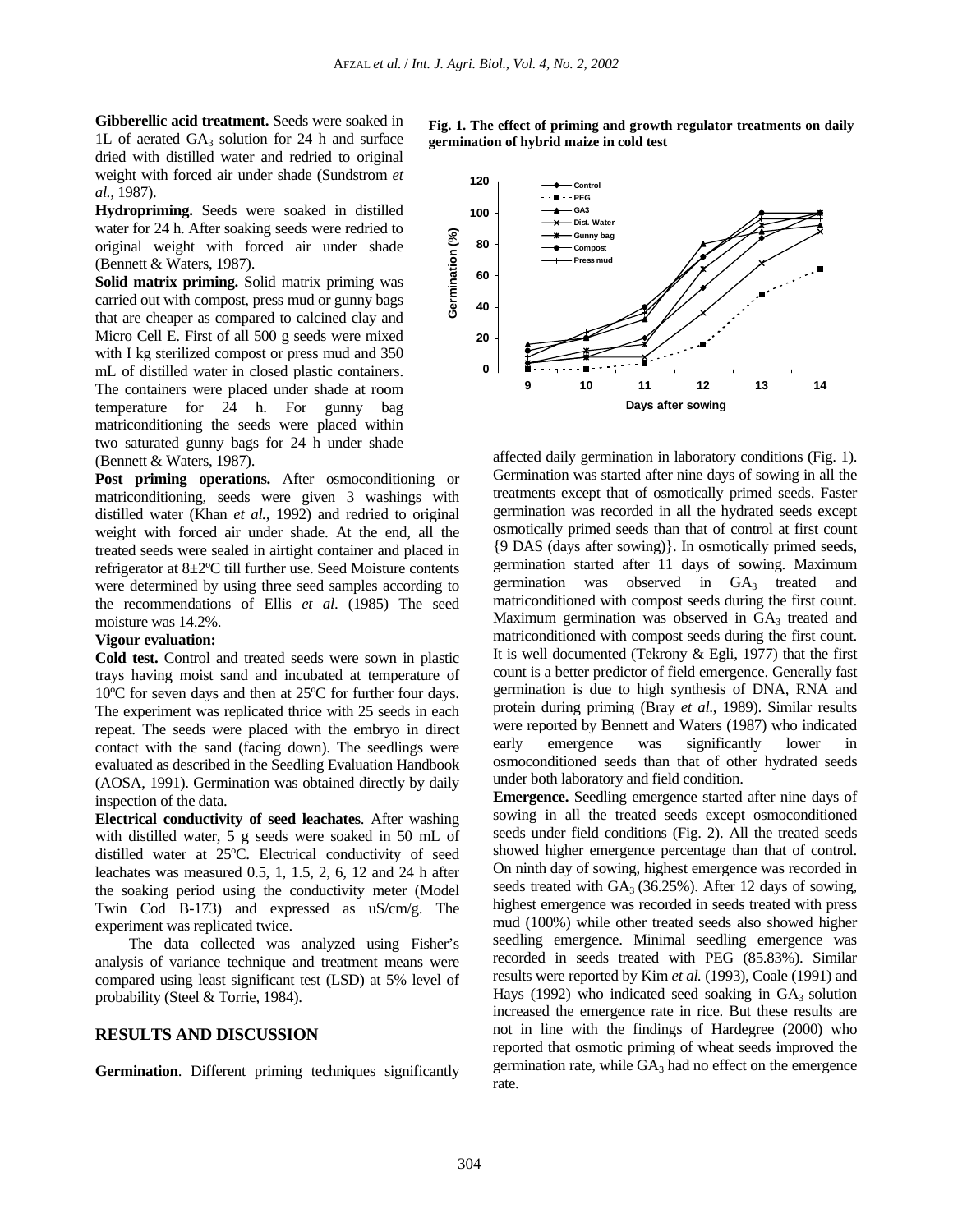



**Fig. 3. Effect of priming and growth regulator treatments on EC seed leachates of hybrid maize cv. Monsanto-7878** 



**Root and shoot length**. Different seed priming techniques had highly significant effect on root and shoot length (Table I). The seeds treated with  $GA_3$  had maximum root length, however, it remained statistically at par with all other treatments except that of osmoconditioning. Minimum root and shoot length were recorded from osmoconditioned

**Table I. Priming and growth regulator treatments influencing root, shoot length and root/shoot ratio of hybrid maize cv. Monsanto-7878** 

| <b>Treatments</b>      | Root length<br>(c <b>m</b> ) | <b>Shoot length</b><br>(c <b>m</b> ) | Root/shoot<br>ratio |
|------------------------|------------------------------|--------------------------------------|---------------------|
| Control                | 9.303a                       | 9.303a                               | 1.430a              |
| <b>Osmotic Priming</b> | 4.387 b                      | 4.387 h                              | 0.9833 b            |
| GA <sub>3</sub>        | 10.16a                       | 10.16a                               | 1.433a              |
| Hydropriming           | 8.287 a                      | 8.287 a                              | 1.313 ab            |
| MC with gunny bag      | 9.933 a                      | 9.933a                               | 1.327 ab            |
| MC with compost        | 9.923 a                      | 9.923 a                              | 1.457 a             |
| MC with press mud      | 7.893 a                      | 7.893 a                              | 1.027h              |
| $LSD$ at $5%$          | 2.65                         | 2.65                                 | 0.35                |

MC = Matriconditioning; Means sharing common letters do not differ significantly from each other at 5% probability

seeds. An increase in root length might be the result of higher embryo-cell wall extensibility. Increased root length by  $GA_3$  indicates that  $GA_3$  stimulated hydrolytic enzymes that are needed for the degradation of the cells surrounding the radicle. These results are in lined with the work done by Jett *et al*. (1996) who reported that root growth rates of matric primed seeds were significantly higher than either osmotic or non primed seedlings at most temperatures. Rapid growth of hybrids is associated with increased content of endogenous GA<sub>3</sub>, which promote seedling vigour, increase shoot height and weight and enhance grain yield as reported by Rood *et al*. (1990).

**Root/shoot ratio.** Priming techniques significantly affected root to shoot ratio (Table I). Maximum root to shoot ratio was recorded in seeds treated with compost, which was statistically at par with those of  $GA_3$  soaking, hydropriming, matriconditioning with gunny bag, and control. Minimum root to shoot ratio was observed from osmoconditioning treatment and was statistically at par with those of seeds subjected to hydro or matripriming with press mud or gunny bag. The increase in root to shoot ratio by priming may be due to the result of higher cell wall extensibility and higher metabolic processes during lower imbibitional rate by hydro- or matri priming. While GA3 has been reported to stimulate storage degradation in cereals and also hydrolysis the cell material that covers the radicle and thus promotes germination (Rood *et al*., 1990).

**Electrical conductivity of seed leachates.** The electrical conductivity (EC) of leachate from nonprimed and matriconditioned (press mud) seeds

increased rapidly during the first 30 min of imbibition and maintained the increasing trend upto 12 h of imbibition. Hydroprimed and GA3 soaked seed leachates showed lowest EC during imbibition while highest value of EC was observed in seeds treated with PEG after 24 h. Electrolyte leakage from hydroprimed, matriconditioned with compost and gunny bag and GA<sub>3</sub> soaked seeds was consistently less than non-primed and matriconditioned seeds with press mud during the imbibition (Fig. 3). The low EC for other primed seed may be due to better plasma membrane structure by slow hydration while increased seed leachates conductivity of osmoconditioning and matriconditioning with press mud was probably due to the loss of ability to reorganize cellular membranes rapidly and completely (McDonald, 1980). EC is considered as an effective indicator of seed germination in sweet corn (Waters & Blanchette, 1983) but the results related to seeds matriconditioned with press mud were unexpected. Seeds treated with press mud showed maximum field emergence but EC of seed leachates was increased. The possible reason for this may be the